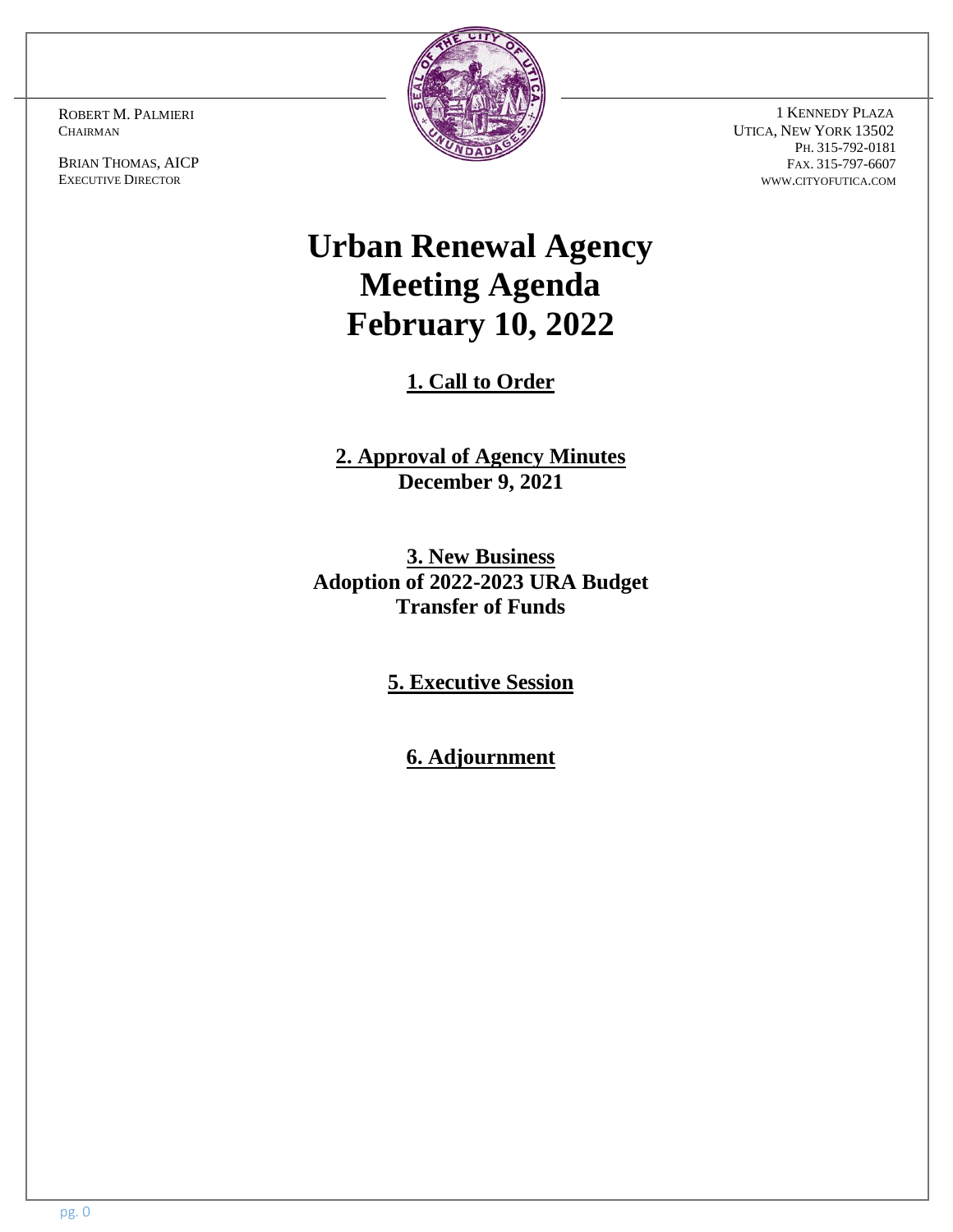## **CITY OF UTICA URBAN RENEWAL AGENCY MEETING MINUTES – December 9, 2021 1 KENNEDY PLAZA, UTICA, NEW YORK 13502**

| <b>MEMBERS ATTENDING:</b> | Mayor Robert M. Palmieri, Councilman Robert Burmaster, Councilman Joseph Betrus,<br>Joe Burke; Lonnie Jenkins, Marques Phillips, Michael Mahoney |
|---------------------------|--------------------------------------------------------------------------------------------------------------------------------------------------|
| OTHERS ATTENDING:         | Brian Thomas, Gene A Allen, Stephanie DiGiorgio, Assistant Corporation Counsel                                                                   |
| <b>EXCUSED:</b>           |                                                                                                                                                  |
| <b>CALL TO ORDER:</b>     | By Brian Thomas at 9:35 AM                                                                                                                       |

#### **ITEM #1 Approval of Agency Minutes**

Councilman Joseph Betrus made a motion to approve the minutes from the November 18, 2021 Special URA Meeting. Mike Mahoney seconded the motion and it passed unanimously.

#### **\_\_\_\_\_\_\_\_\_\_\_\_\_\_\_\_\_\_\_\_\_\_\_\_\_\_\_\_\_\_\_\_\_\_\_\_\_\_\_\_\_\_Old Business\_\_\_\_\_\_\_\_\_\_\_\_\_\_\_\_\_\_\_\_\_\_\_\_\_\_\_\_\_\_\_\_\_\_\_\_\_\_\_\_\_**

#### **ITEM #2 1319 Steuben St., & 1100 Schuyler St.**

An offer was received from Ramon Collado in the amount of \$250.00 each for the lots at 1319 Steuben St. and 1100 Schuyler St.

Mike Mahoney, with the factors established by the Agency for selection of a purchaser having been considered made a motion to sell the property to Ramon Collado in the amount of \$250.00 each for the two lots. Councilman Joseph Betrus seconded the motion and it passed unanimously.

#### **ITEM #3 701 – 703 Jay St.**

#### New Business

An offer was received from Rahimaniyya Tariga Community Association, Inc, in the amount of \$32,600.000.00 for the property at 701 -703 Jay Street. The bidder plans to renovate for religious purposes. A second offer was received from Carmen Bassone in the amount of \$25,000.00. The bidder plans to move his current business Bassone Sausage to this location. A third offer was received from the Congega di Santa Rosalia, Inc. (Former Owner) in the amount of \$12,000.00. The bidder plans to continue operations as a Chapel. A fourth offer was received from Basbibi Jan in the amount of \$15,000.00. The bidder plans to renovate the property as a Hair Salon.

#### **ITEM #4 Executive Session**

Mayor Robert M. Palmieri, made a motion at 9:46 to discuss the Sale of 701 -703 Jay St. In Executive Session. Mike Mahoney seconded the motion and it passed unanimously. At 9:51 Mike Mahoney, made a motion to come out of Executive Session. Mayor Robert M. Palmieri seconded the motion and it passed unanimously

After coming out of Executive Session, Mayor Robert M. Palmieri made a motion to sell the property to bidder number 3 the Congega di Santa Rosalia, Inc. (Former Owner) in the amount of \$12,000.00 . Mike Mahoney seconded the motion and it passed unanimously

### **ITEM #5 1110 Blandina Street**

An offer was received from Eldin Muric in the amount of \$5,000.00 for the property at 1110 Blandina Street. The bidder plans renovate for rental/income property. A second offer was received from Rayhanah in the amount of \$20,000.00. The bidder plans to occupy for primary residence/renovate for rental/income property. A third offer was received from Cesar Hernandez in the amount of \$8,000.00. The bidder plans to Occupy for primary residence/renovate for rental/income property. A fourth offer was received from Lamine Samboy & Fatou Touray in the amount of \$10,000.00. The bidder plans to occupy for primary residence (sister). A fifth offer was received from Albay Lopez & Jorge Oxhoa in the amount of \$10,000.00. The bidder plans to renovate for primary/rental property. A sixth offer was received from Carlos A. Paulino Beato in the amount of \$10,000.00. The bidders plan to occupy for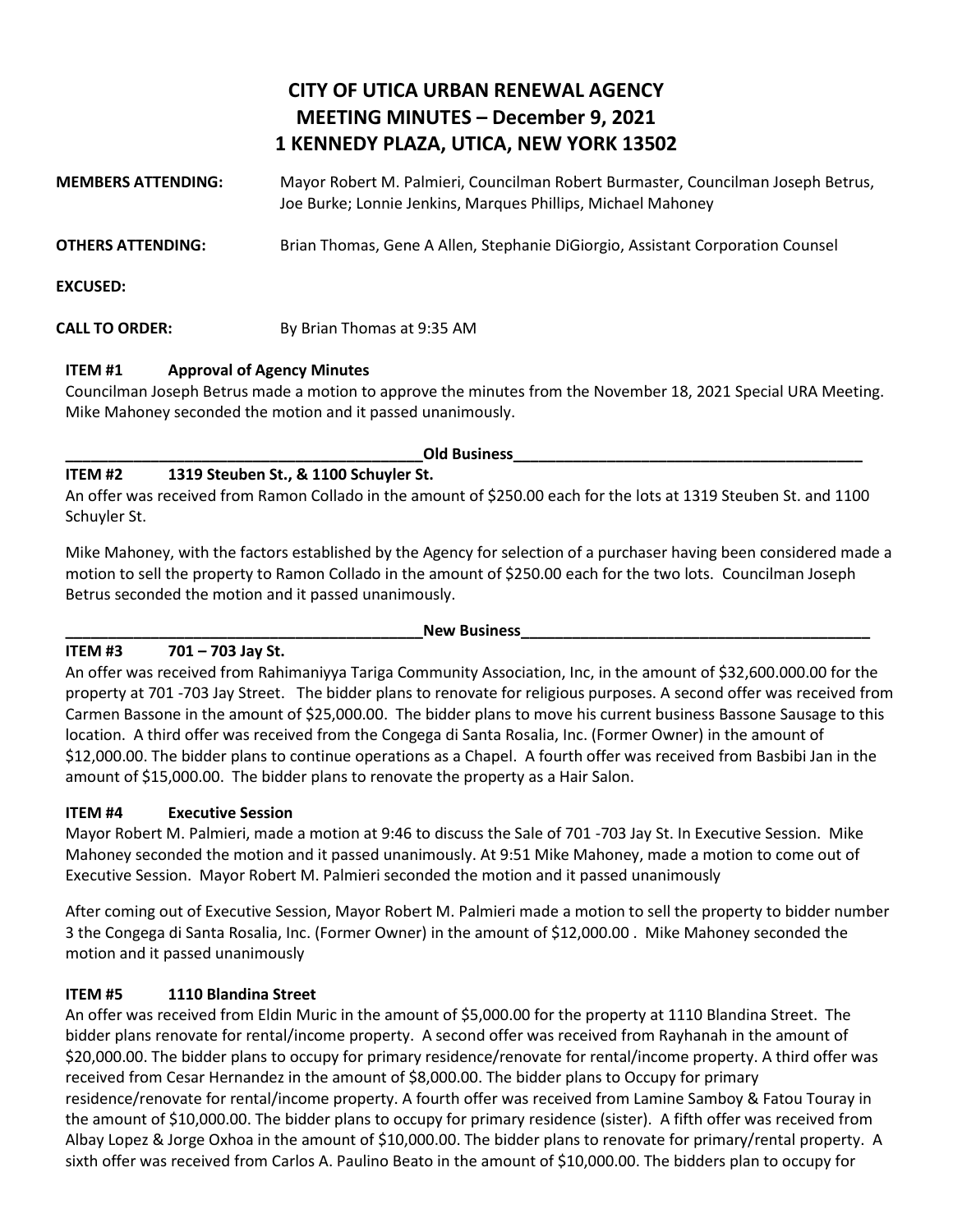primary residence/renovate for income property. A seventh offer was received from Esmeldy Segura in the amount of \$13,000.00. The bidders plan to renovate for primary/rental property. (this bidder withdrew her offer) An eighth offer was received from Juan Sigua in the amount of \$12,000.00. The bidder plans to renovate for primary residence/renovate for rental/income property. A ninth offer was received from Maria Pandashina in the amount of \$5,000.00. The bidder plans to occupy for primary Residence/renovate for primary/rental property.

#### **ITEM #6 Executive Session**

Marques Phillips, made a motion at 10:15 to discuss the Sale of 1110 Jay St. in Executive Session. Mike Mahoney seconded the motion and it passed unanimously. At 10:24 Mike Mahoney, made a motion to come out of Executive Session. Councilman Robert Burmaster seconded the motion and it passed unanimously

After coming out of executive session, Marques Phillips with the factors established by the Agency for selection of a purchaser having been considered made a motion to sell the property to bidder#2 Rayhanah Mynt in the amount of \$20,000.00. Lonnie Jenkins seconded the motion and it passed unanimously.

#### **ITEM #7 Adjournment**

Michael Mahoney made a motion to adjourn the meeting at 10:27 am. The motion was seconded by Marques Phillips and passed unanimously.

Respectfully submitted this 9<sup>th</sup> day of December, 2021 by Gene A. Allen